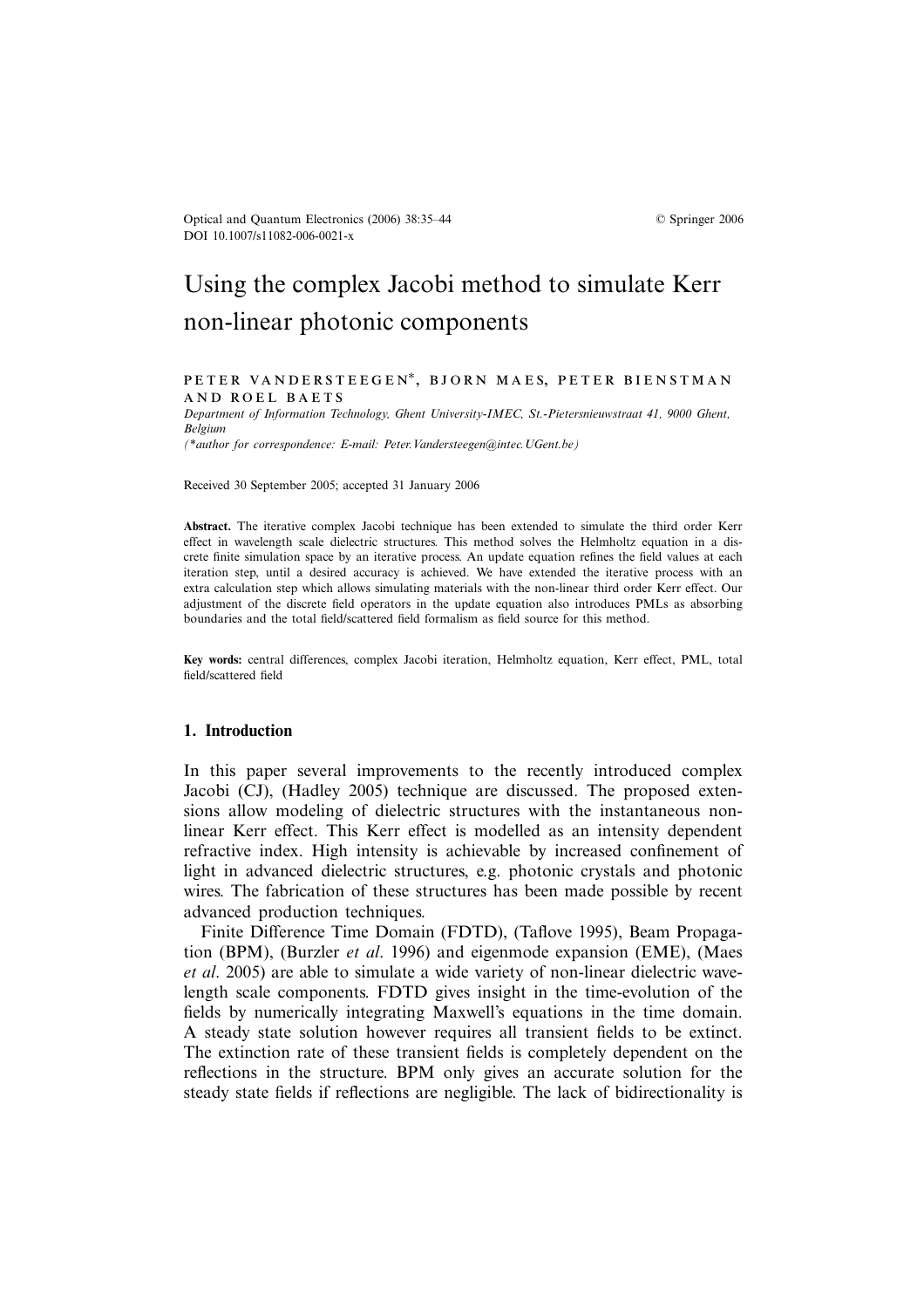a limiting assumption. EME is a bidirectional frequency domain method. Its main application area are dielectric structures which consist of a few zinvariant sections.

We propose several extensions of the complex Jacobi method, a general frequency domain method which numerically integrates the central difference equivalent of the Helmholtz equation. Bidirectionality is automatically implied by the Helmholtz equation. There is also no assumption of z-invariance. The found field-amplitudes are located on an equidistant mesh. These amplitudes are invariant in time, save a phase factor.

Our improvements allow modeling of general non-linear components. Good absorption at the boundaries is achieved by extending the method with perfectly matched layers (PML). We inject a field profile in the simulation area by an adjusted total field/scattered field formalism (TFSF). The PML and TFSF extensions are respectively based on (Chew and Weedon 1994) and (Taflove 1995). Although the basic complex Jacobi method is a fully vectorial solver in 3 dimensions, the proposed extensions have only been tested for the scalar 2D Helmholtz equation.

In Section 2 we will give an overview of the linear extensions for the complex Jacobi method, such as PML and TFSF. In Section 3 we will introduce the non-linear extension. A quantative comparison of the proposed simulation technique has been made with non-linear EME in Section 4. Another example, a propagating soliton in homogeneous space, is discussed in Section 5.

#### **2. Linear complex Jacobi Method**

The basic complex Jacobi method (Hadley 2005) is an iterative method which solves the Helmholtz equation on a mesh. Only the fields at equidistant points are calculated. The derivatives in the Helmholtz equation are replaced by central differences:

$$
\frac{\partial}{\partial x}e_{i,j} \equiv \frac{e_{i+1,j} - e_{i-1,j}}{2\Delta x}
$$
 (1)

The field  $e_{i,j}$  is located at the point  $(i \Delta x, j \Delta y)$ , i and j are integers,  $\Delta x$ and  $\Delta y$  are the discretization steps in x and y directions. This gives us the following scalar Helmholtz equation for a discrete mesh:

$$
\nabla^2 e_{i,j} + k^2 e_{i,j} = \left(\frac{\partial^2}{\partial x^2} + \frac{\partial^2}{\partial y^2} + (k_0 n_{i,j})^2\right) e_{i,j}
$$
  
= 0 (2)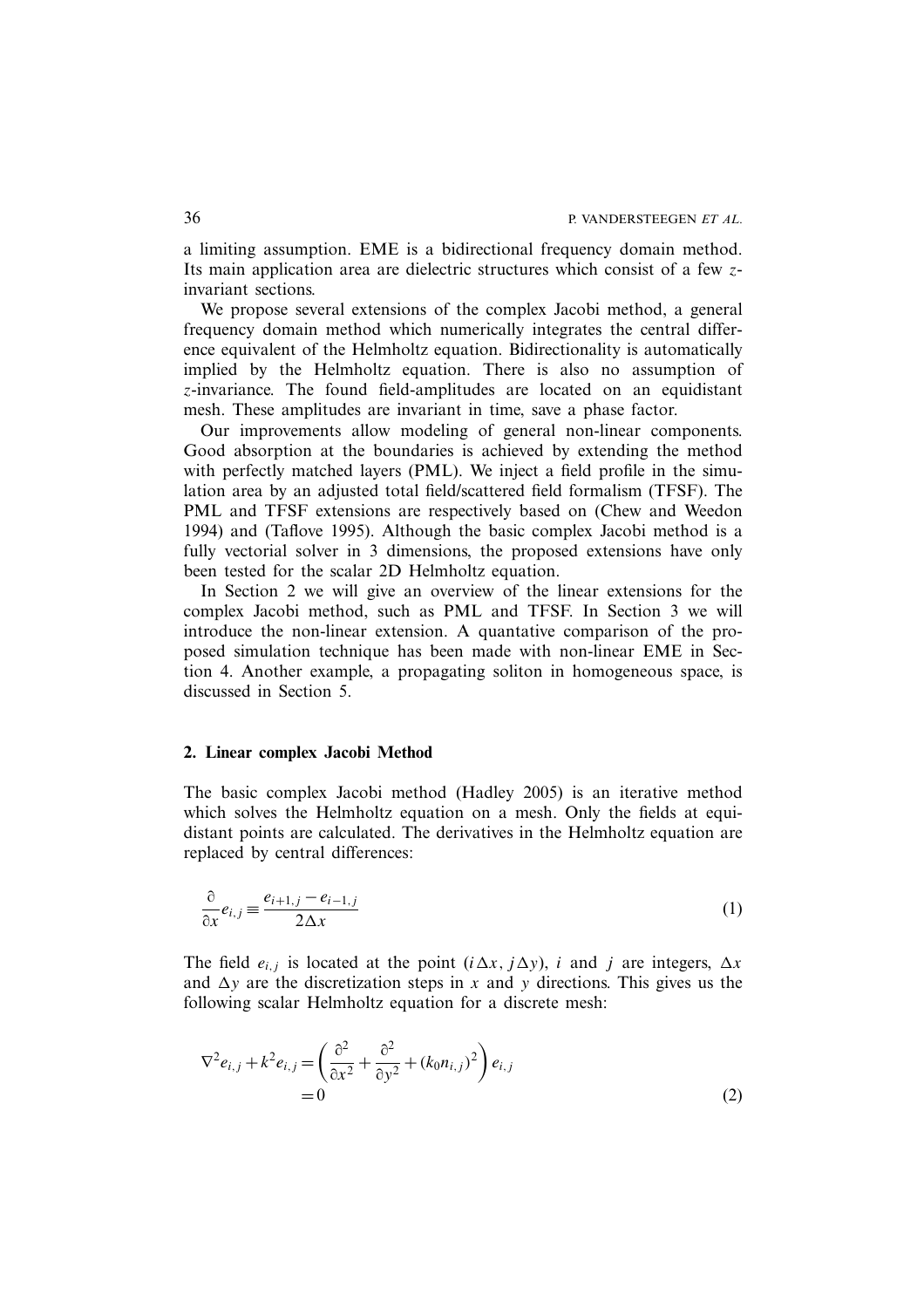USING THE COMPLEX JACOBI METHOD 37

$$
n_{i,j} = n(i \Delta x, j \Delta y)
$$
  
\n
$$
k_0 = \frac{2\pi}{\lambda_0}
$$
\n(3)

The wavelength in free space is  $\lambda_0$ ,  $n_{i,j}$  is the position dependent refractive index.

The two step iteration process refines the fields with a correction factor until a desired accuracy has been achieved.

$$
e_{i,j}^{n+1} = e_{i,j}^n + \left(2\alpha_1 \left(\frac{1}{\Delta x^2} + \frac{1}{\Delta y^2}\right)\right)^{-1} \left( \left(\delta_x^2 + \delta_y^2 + \left(\frac{2\pi}{\lambda}n_{i,j}\right)^2\right) e_{i,j} \right) \tag{4}
$$

The superscript  $n$  is the iteration step. The iteration process consists of repeatedly updating the fields with this equation, firstly with  $\alpha_1$ , then with  $\alpha_2$ , until a desired accuracy is achieved.

Using  $exp(-j\omega t)$  as convention for the time dependent phase factor of the invariant field amplitudes results in the following optimal constants:  $\alpha_1 = \sqrt{3} - 1j$  and  $\alpha_2 = -\alpha_1^*$ . Derivation of these optimal values for  $\alpha_1$  and  $\alpha_2$  can be found in the original paper (Hadley 2005).

The implementation of the TFSF and PMLs results in the simulation area of Fig. 1. The photonic structure under investigation is placed in the total field region. These extensions are respectively described in subsection 2.1 and 2.2.

#### 2.1. total field/scattered field

The TFSF formalism allows to inject a desired wave in the simulation space. Figure 1 demonstrates how the scattered field/total field interface



Fig. 1. A simulation box with 'total field/scattered field' as field source and PMLs as absorbing boundary conditions.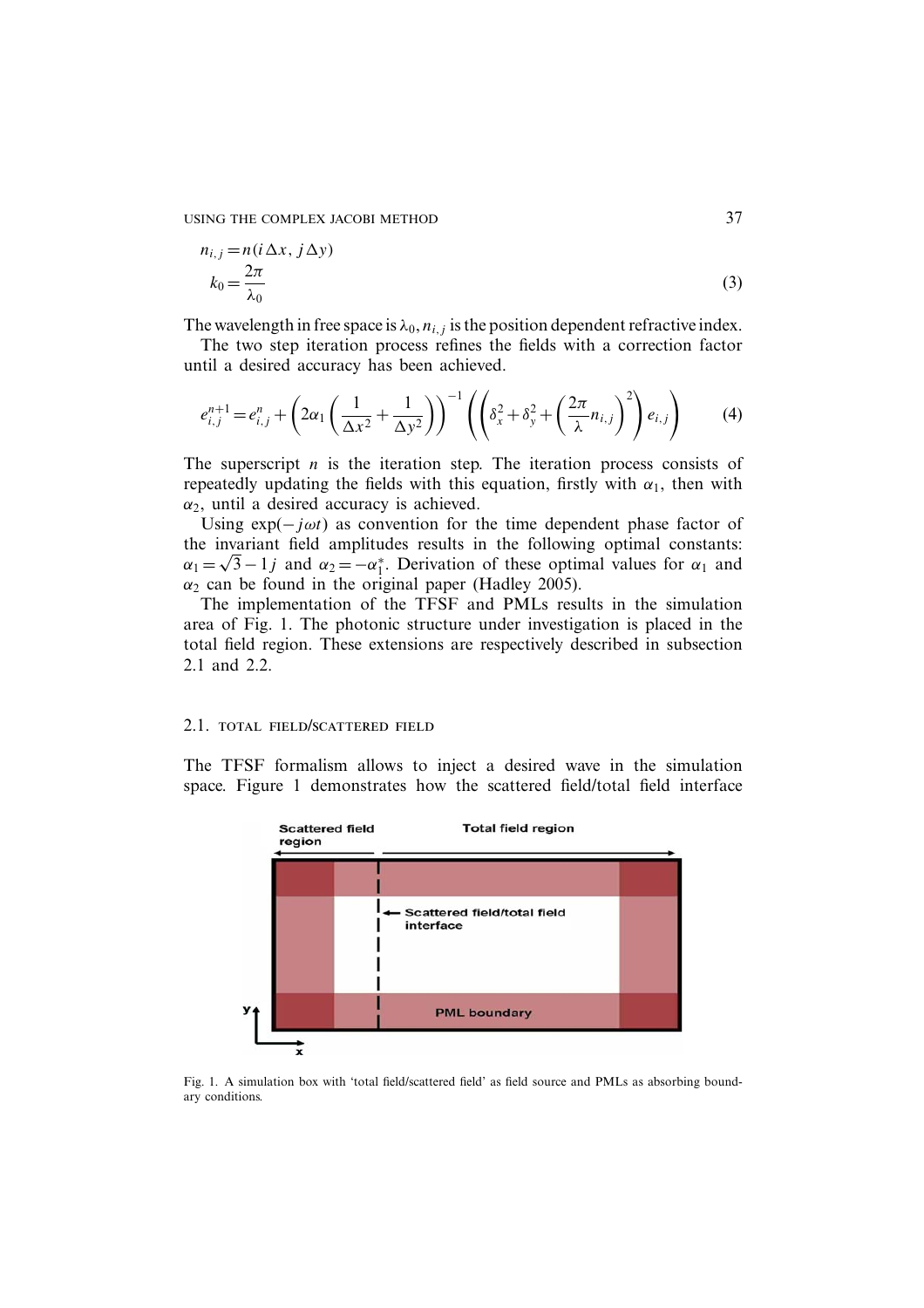38 P. VANDERSTEEGEN *ET AL*.



Fig. 2. Interface between scattered field–total field.

injects the desired field profile in the total field region. In the scattered field region only the scattered field, i.e. the total field without the exciting field is calculated.

Equation 4 allows us to calculate  $e_{(i,j),\text{tot}}^n$  in the total field region,  $e_{(i,j),\text{scatt}}^n$  in the scattered field region. The use of the update equation in the scattered field region implicitly assumes superposition of exciting field and scattered field. This also implies the exciting field is a solution for the discretized Helmholtz equation and the scattered field region consists of linear materials. Non-linear materials have to be located in the total field region.

The calculation of an amplitude at the interface between the regions is illustrated by Fig. 2.

$$
e_{(i'-1,j),\text{scatt}}^n = e_{(i'-1,j),\text{tot}}^n - e_{(i'-1,j),\text{source}}^n
$$
  
\n
$$
e_{(i',j),\text{tot}}^n = e_{(i',j),\text{scatt}}^n + e_{(i',j),\text{source}}, \forall n, \forall j
$$
 (5)

The injected field amplitudes  $e_{(i'-1,j)}$ , source and  $e_{(i',j)}$ , source are the amplitudes of the exciting wave at respective positions  $(i' - 1, j)$  and  $(i', j)$ . Substituting Equation (5) in the update Equation (4) in order to calculate  $e_{(i'-1,j),\text{scatt}}^n$  and  $e_{(i',j),\text{tot}}^n$  gives the required update equations. The following equations have omitted the  $j$ -index of the y-direction for simplicity.

$$
e_{i'-1,\text{scatt}}^{n+1} = e_{i'-1,\text{scatt}}^n + C \left( \frac{e_{i',\text{tot}}^n - e_{\text{source},i'} + e_{i'-2,\text{scatt}}^n - 2e_{i'-1,\text{scatt}}^n}{\Delta x^2} - k^2 e_{i'-1,\text{scatt}}^n \right)
$$
  

$$
e_{i',\text{tot}}^{n+1} = e_{i',\text{tot}}^n + C \left( \frac{e_{i'+1,\text{tot}}^n + e_{i'-1,\text{scatt}}^n + e_{\text{source},i'-1} - 2e_{i',\text{tot}}^n}{\Delta x^2} - k^2 e_{i',\text{tot}}^n \right)
$$
  

$$
C = \left( 2\alpha \left( \frac{1}{\Delta x^2} + \frac{1}{\Delta y^2} \right) \right)^{-1}
$$

With these adjusted update formulae, it becomes possible to inject any desired field.

## 2.2. absorbing boundaries based on PML

Elimination of reflections at the boundaries of a finite simulation box is necessary to achieve physical simulation results. Every wave incident on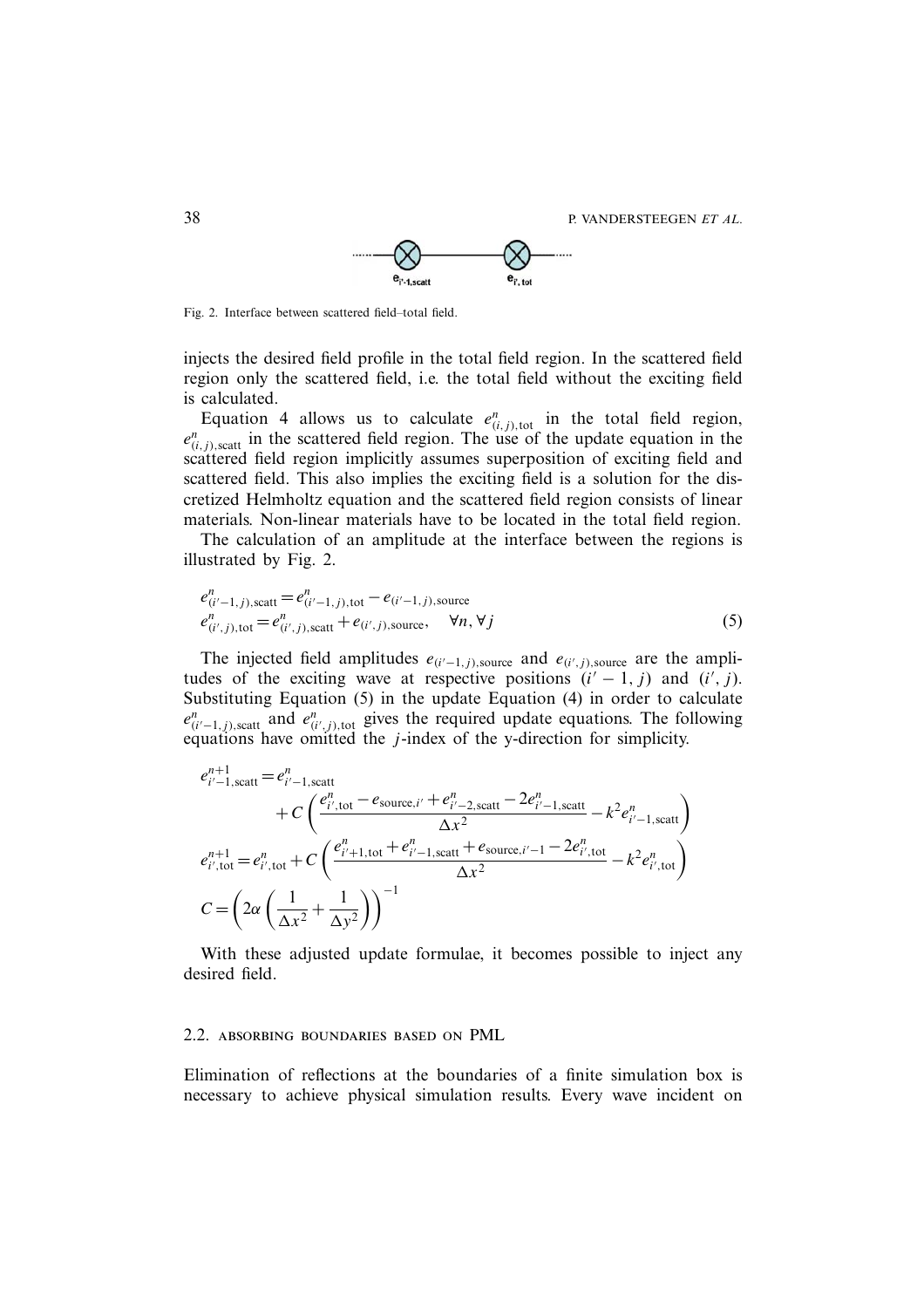these boundaries should be absorbed for any polarization and incident angle, without any spurious reflections. One of the most efficient absorbing boundaries is the Perfectly Matched Layer (PML). In this paper we report on the extension of the complex Jacobi method with a PML based on complex coordinate stretching (Chew and Weedon 1994). Complex Coordinate stretching results in the easiest implementation of PML for the complex Jacobi method.

The implementation of PMLs is based on adjusted difference operators in the absorbing boundary layer:

$$
(\delta_x^2 + \delta_x^2)e = \frac{1}{s_x} \frac{\partial}{\partial x} \left(\frac{1}{s_x} \frac{\partial}{\partial x} e\right) + \frac{1}{s_y} \frac{\partial}{\partial y} \left(\frac{1}{s_y} \frac{\partial}{\partial y} e\right)
$$
(6)

For  $s_x = 1.0$  the previous formula reduces to the classical Helmholtz equation. A complex function  $s<sub>x</sub>$  results in absorption in the x-direction, a complex function  $s_y$  results in absorption in the y-direction.

A finite difference equivalent of Equation (6) gives us:

$$
\delta_x^2 e = \frac{1}{s_x} \left( \frac{\partial}{\partial x} \frac{1}{s_x} \right) \frac{\partial}{\partial x} e + \frac{1}{s_x^2} \frac{\partial^2}{\partial x^2} e
$$
  
= 
$$
\frac{1}{s_{x,i}} \left( \frac{\frac{1}{s_{x,i+1}} - \frac{1}{s_{x,i-1}}}{2\Delta x} \right) \left( \frac{e_{i+1} - e_{i-1}}{2\Delta x} \right) + \frac{1}{s_{x,i}^2} \frac{e_{i+1} + e_{i-1} - 2e_i}{\Delta x^2}
$$

In our experience, optimal absorption was achieved with linearly increasing PML from  $s_x = 1.0$  to  $s_x = 1.0 + 0.75j$  over 30 grid-points. These complex coordinates implicitly assume the time dependant phase factor of the amplitudes is  $exp(-j\omega t)$ .

#### **3. Extending the iterative process to simulate Kerr non-linearities**

Simulating structures with the instantaneous Kerr effect can be modeled with an extra extension besides TFSF and PML. The basic idea is an extra update-step of the refractive index after each iteration step. The instantaneous Kerr effect is modeled by  $n = n_{lin} + n_2|E|^2$ . This formula for the spatially dependent refractive index can be transformed in the following update equation:

$$
\epsilon_{i,j}^n = (n_{i,j,\text{lin}} + n_{i,j,2} |e_{i,j}|^2)^2
$$
\n(7)

This equation is used in combination with the iteration process, described in Equation (4). After each iteration step, the field at a certain location results in an adjusted refractive index.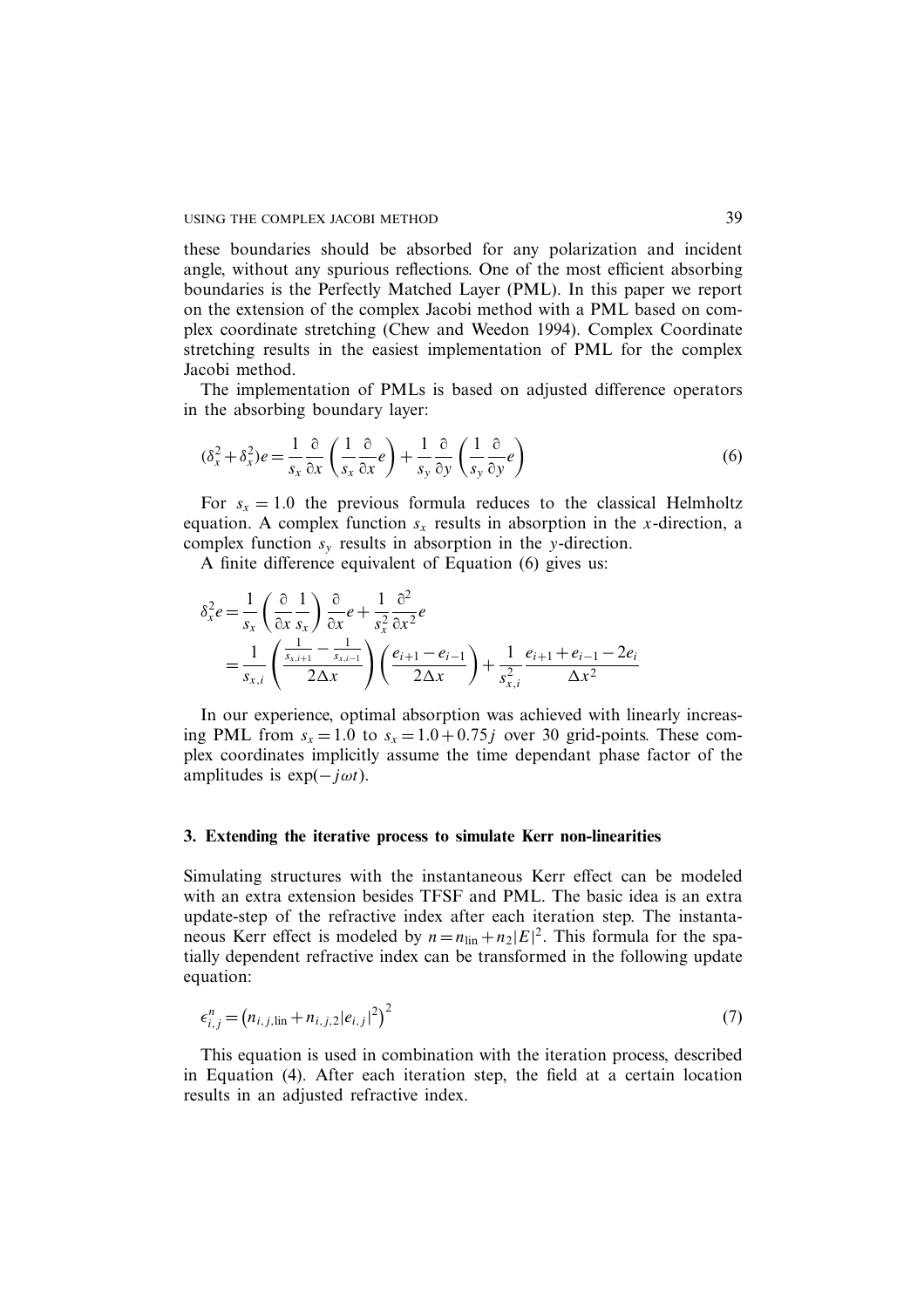

Fig. 3. Two Bragg mirrors encapsulate a cavity. ( $\lambda_{\text{resonance}} = 1.56 \,\mu\text{m}$ ).

Validation of this principle has been done by comparing with nonlinear eigenmode expansion, as described in (Maes *et al*. 2005). The first simulation test setup consists of a resonant cavity for both the linear and nonlinear case. The simulation time needed by both methods is also discussed. The end of this section also addresses the influence of the discrete mesh. The second simulation test setup shows the calculation of a soliton in free space.

#### **4. Comparison with non-linear eigenmode expansion**

Comparison with eigenmode expansion (EME) has been done by simulating the 1-dimensional structure of Fig. 3. The refractive indices in this setup are  $n_a = 2.6$  and  $n_b = 2.36$ . The distances  $d_a$ ,  $d_b$  and  $d_{\text{cavity}}$  are respectivily λ<sub>resonance</sub>/4n<sub>a</sub>, λ<sub>resonance</sub>/4n<sub>b</sub> and λ<sub>resonance</sub>/2n<sub>b</sub>. This structure is basically a cavity encapsulated by two Bragg mirrors.

The cavity causes a resonance peak in the middle of the bandgap, as illustrated in Fig. 4. A non-linear material in the central cavity causes a shift of the central resonance wavelength to a higher wavelength. Figure 5 illustrates this behaviour. The incoming plane wave has an amplitude  $e =$  $1\frac{V}{m}$ . The non-linear cavity uses  $n_2 = 5 \times 10^{-3} \frac{m^2}{V^2}$ ,  $n_2$  as defined in formula 7. Figure 5 also illustrates a good agreement between the results calculated by EME and the results calculated by the complex Jacobi method (CJ).

Another point under discussion is the simulation time. EME has an advantage if large sections of the simulation space can be modeled as linear. When using EME, these linear sections only need to be calculated once. EME uses an iterative process for the non-linear sections, which results in the re-calculation of the eigenmodes in these sections for every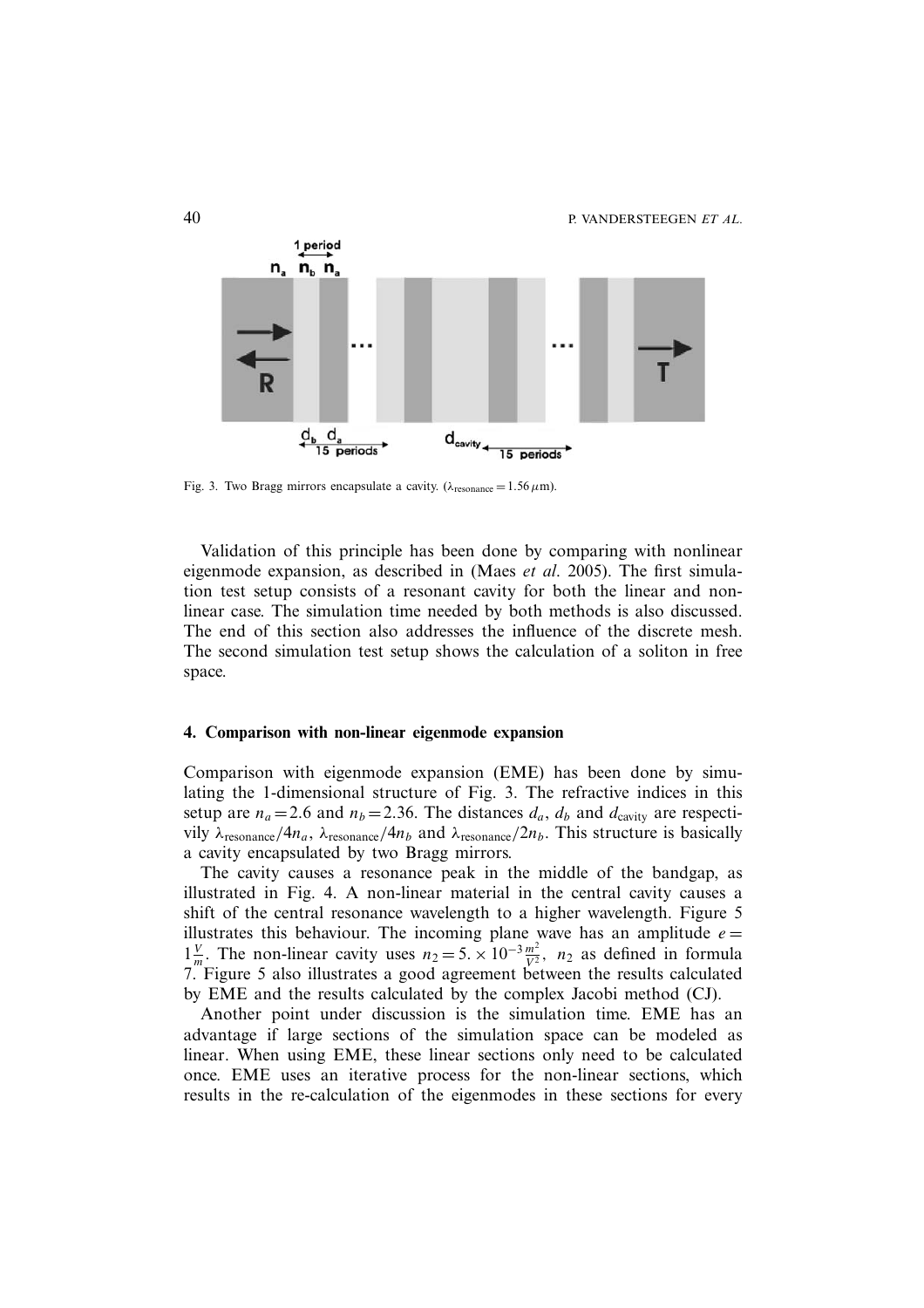

Fig. 4. Power transmission and reflection, see structure in Fig. 3.



Fig. 5. Power transmission for linear and non-linear cavity. ( $\Delta x = 15$  nm).

iteration. This quickly becomes a bottleneck when increasing the amount of non-linear sections.

Convergence of our method is guaranteed even for an extremely large non-linearity of  $n_2 = 0.025 \frac{m^2}{V^2}$  with the previously described simulation parameters. This results in an increase of refractive index of approximately  $\Delta n \approx 0.6$ . We did not notice a significant decrease of convergence rate for these large non-linearities in this setup.

Therefore, our proposed extension to CJ is very well suited for structures where the non-linearity is present in a large portion of the simulation domain. In such a situation EME would not be very efficient.

Simulating the steady state solution of the previous problem with a time domain simulation method – e.g. FDTD – would require extremely long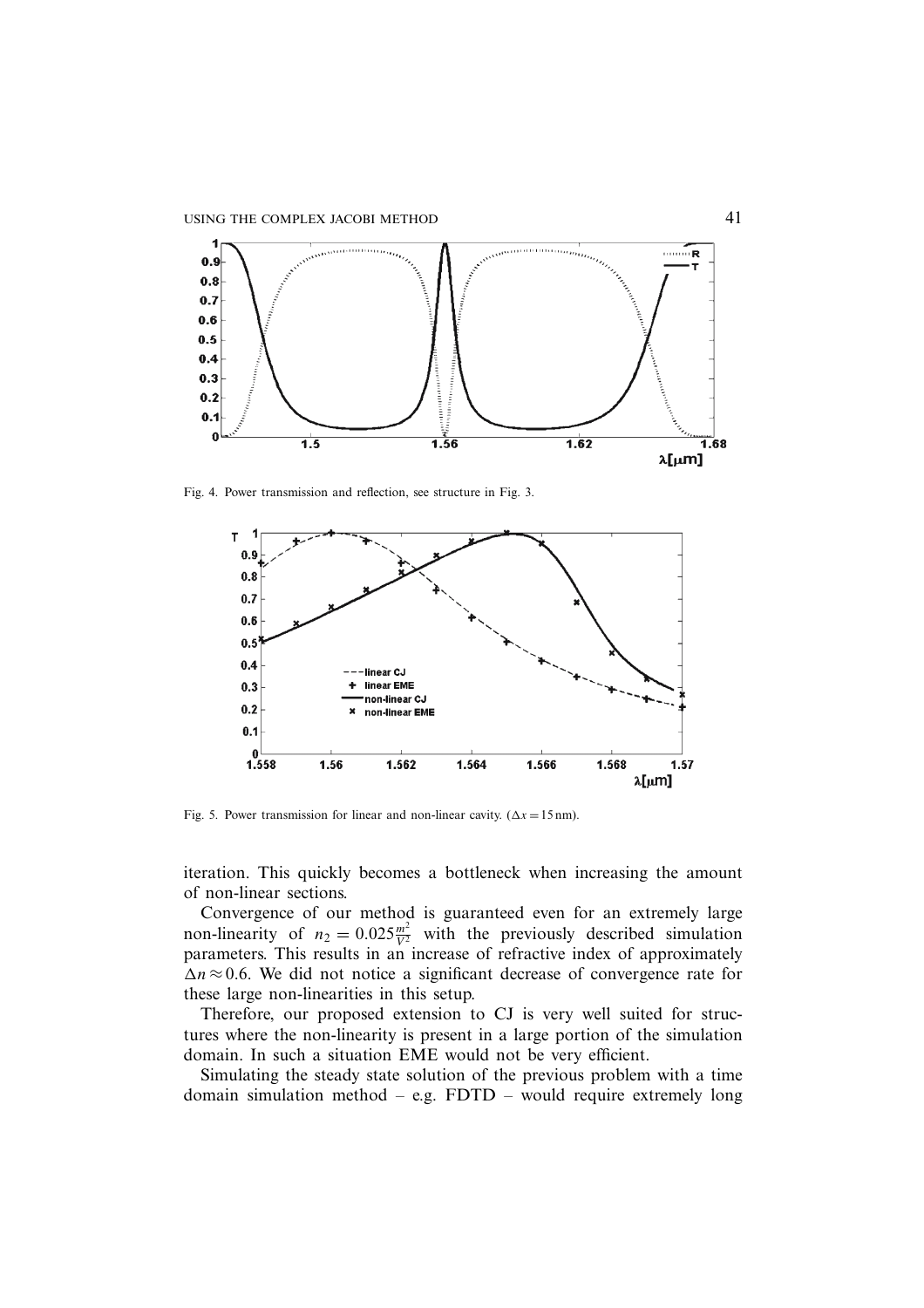

Fig. 6. Resonance peak -cfr. Fig. 3- shifts in function of the discretization step. (The analytical dispersion model uses Equation (8) to adjust  $n_a$  and  $n_b$  in the calculated structure.).

simulation times. This is especially the case for a structure with many reflections, as is the case for this example. The bidirectionality of the component eliminates BPM as a simulation tool.

## 4.1. influence of discretization step

A coarse grid for simulating the *linear* structure of Fig. 3 results in a resonance peak shift to higher wavelengths, as can be seen in Fig. 6. The 'analytical dispersion model' curve calculates the shift of the resonance peak by only taking into account numerical dispersion. The effective refractive index  $-n_{eff} = \frac{\omega c}{k_0}$ , 'felt' by a plane wave in a discrete simulation space is different than the actual refractive index. Based on Fig. 6 we can conclude that the shift is mostly caused by numerical dispersion.

The analytical dispersion model ignores the staircase phenomena which is caused by only taking into account the refractive indices at an integer  $(\Delta x, \Delta y)$ . This is also an intrinsic property of a discrete mesh.

The analytical dispersion model curve calculates the resonance peak of Fig. 3 with the effective refractive indices  $n_{eff,a}$  and  $n_{eff,b}$ . These effective refractive indices are calculated with the dispersion relationship of plane wave in a homogeneous wave.

$$
\frac{4\sin^2\left(\frac{k_0 n_{eff} \Delta x}{2}\right)}{\Delta x^2} = \frac{\omega^2}{c^2}
$$
\n
$$
n_{eff} = \frac{\arcsin\left(\frac{k_0 n \Delta x}{2}\right)}{\frac{k_0 \Delta x}{2}}
$$
\n(8)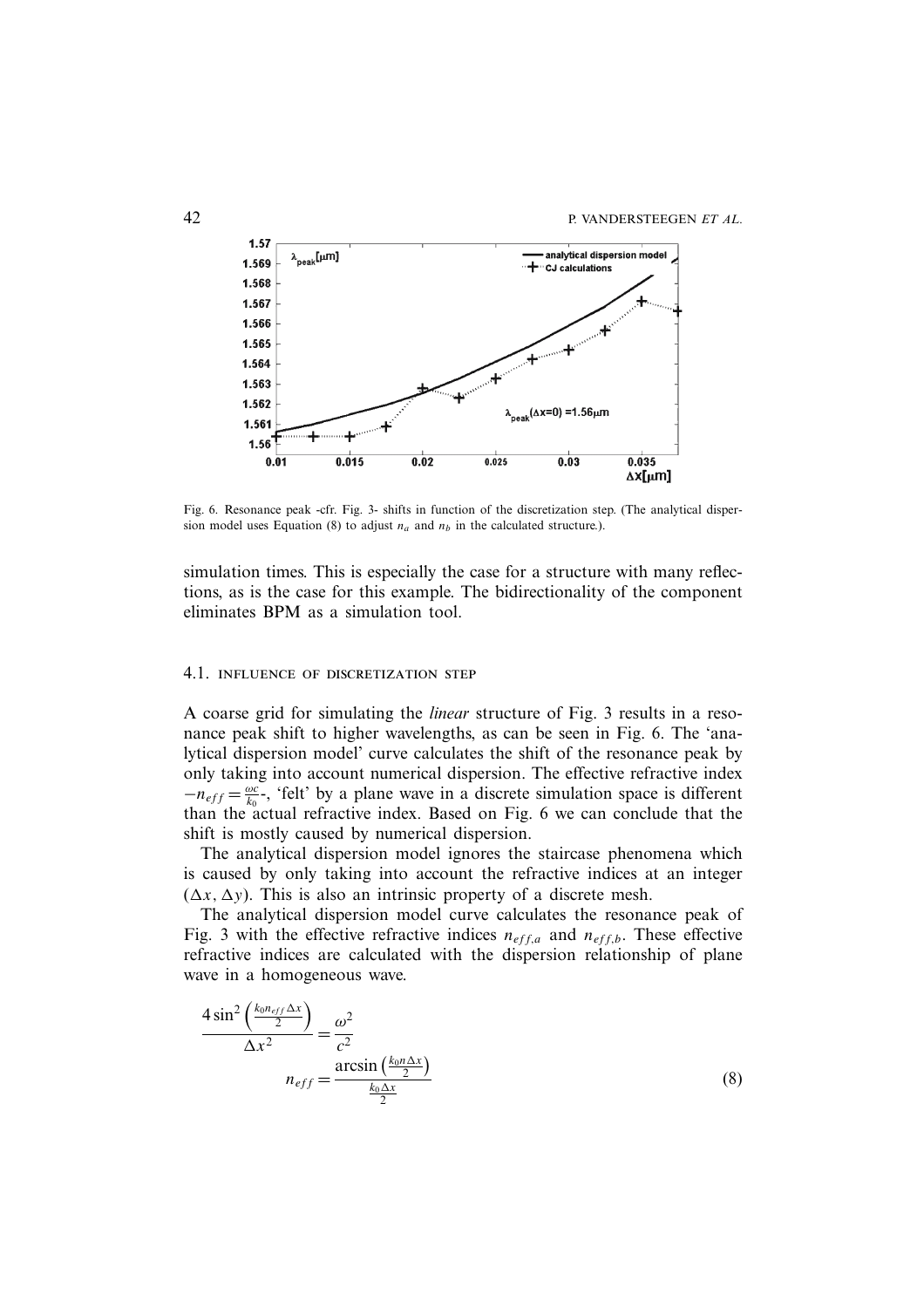## USING THE COMPLEX JACOBI METHOD 43



Fig. 7. Injection of a gaussian field profile in a linear and non-linear medium. ((a): diffraction in linear medium, (b): soliton in non-linear medium).

For a small value formulae 8,  $n_{eff}$  reduces to the refractive indices in continuous space:  $n_{eff} = n$ .

## **5. Spatial soliton in a non-linear Kerr-material**

We have validated our extensions by simulating the self-focusing of a gaussian beam in non-linear space. In linear space, the injection of a Gaussian field profile by the total field/scattered field formalism results in a diffraction pattern. Both effects can be seen in Fig. 7. The Gaussian field profile is described by  $e = 1.0 e^{\frac{x^2}{2*0.25^2}} \frac{V}{\mu m}$ . The material is described by the refractive index  $n = 3.6$  and  $n_2 = 0.2 \frac{m^2}{V^2}$ .

Eigenmode Expansion would require a large amount of eigenmodes to simulate the same straight forward simulation setup. The lack of linear regions, which should only be calculated once, takes away the main advantage of non-linear EME.

## **6. Conclusion**

Our extensions to the recently introduced complex Jacobi method allow the simulation of 2D-components with Kerr-based materials in the frequency domain. Our proposed extension to the complex Jacobi method is very well suited for structures where the non-linearity is present in a large portion of the simulation domain.

## **Acknowledgements**

Bjorn Maes and Peter Bienstman acknowledge the Flemish Fund for Scientific Research (FWO-Vlaanderen) for their postdoctoral fellowships. Parts